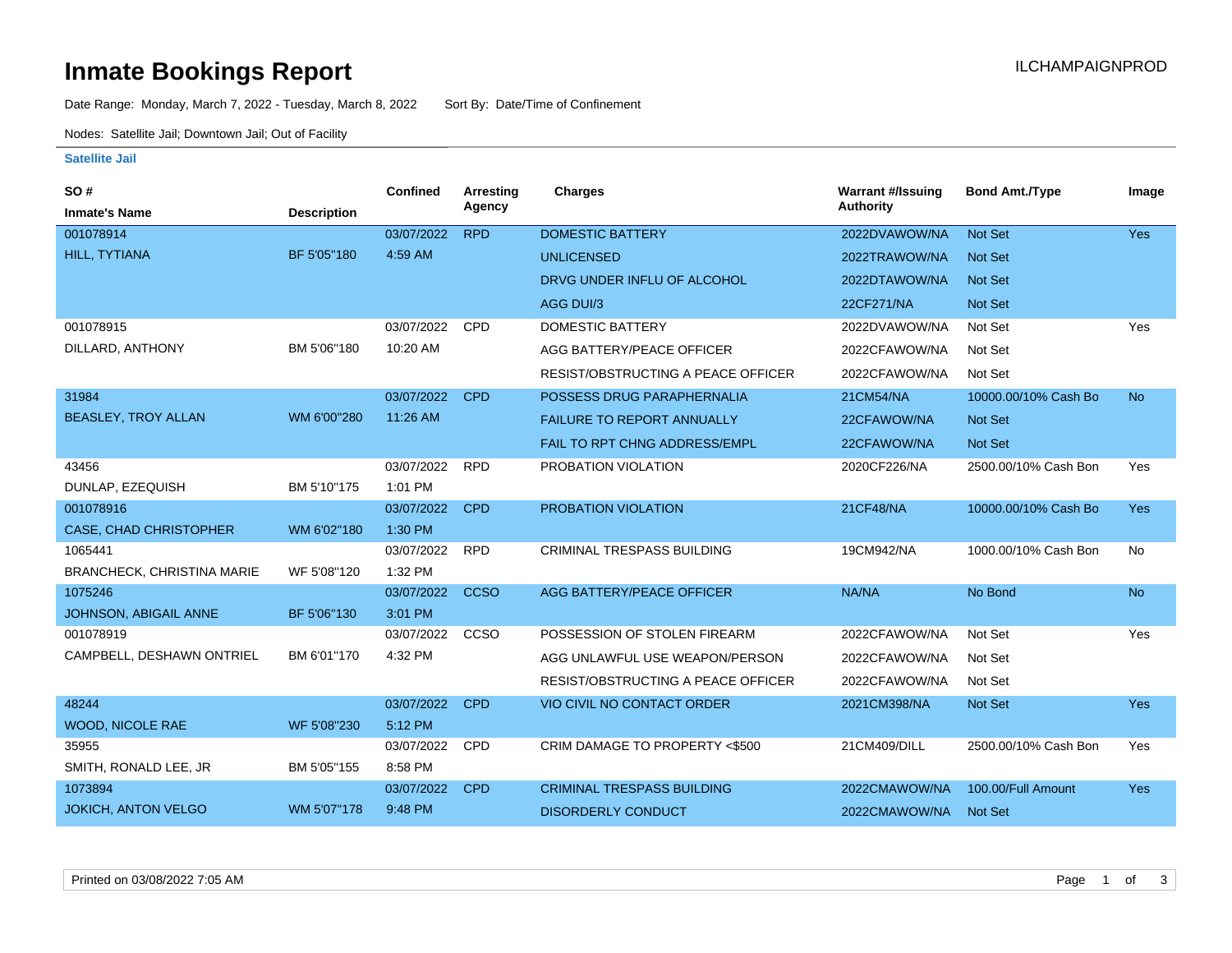# **Inmate Bookings Report Installation Control Control Control Control Control Control Control Control Control Control Control Control Control Control Control Control Control Control Control Control Control Control Control**

Date Range: Monday, March 7, 2022 - Tuesday, March 8, 2022 Sort By: Date/Time of Confinement

Nodes: Satellite Jail; Downtown Jail; Out of Facility

#### **Satellite Jail**

| <b>SO#</b>                                |                    | <b>Confined</b> | Arresting  | Charges                           | Warrant #/Issuing       | <b>Bond Amt./Type</b> | Image      |
|-------------------------------------------|--------------------|-----------------|------------|-----------------------------------|-------------------------|-----------------------|------------|
| <b>Inmate's Name</b>                      | <b>Description</b> |                 | Agency     |                                   | Authority               |                       |            |
| 001078920                                 |                    | 03/08/2022      | <b>CPD</b> | <b>DOMESTIC BATTERY</b>           | 2022CMAWOW/NA           | Not Set               | <b>No</b>  |
| DIEGO FRANCISCO, NICOLAS SIMO SM 5'04"140 |                    | $12:23$ AM      |            |                                   |                         |                       |            |
| 001078005                                 |                    | 03/08/2022      | <b>CPD</b> | <b>OBSTRUCT JUSTICE</b>           | 2022CFAWOW/NA           | Not Set               | Yes        |
| PINEX, MARCHELLO D                        | BM 5'08"135        | $2:54$ AM       |            | DOMESTIC BATTERY                  | 2022CFAWOW/NA           | Not Set               |            |
|                                           |                    |                 |            | <b>CRIM TRESPASS TO RESIDENCE</b> | 2022CFAWOW/NA           | Not Set               |            |
|                                           |                    |                 |            | AGGRAVATED BATTERY/STRANGLE       | 19CR605101/COOK No Bond |                       |            |
| 001078814                                 |                    | 03/08/2022      | <b>CPD</b> | VIO BAIL BOND/CLASS 1 OFFENSE     | 22CFAWOW/NA             | <b>Not Set</b>        | <b>Yes</b> |
| <b>MYLES, JENTAVIOUS KENTRAIL</b>         | BM 6'03"160        | 4:39 AM         |            |                                   |                         |                       |            |
| アンシント のうえいせん こうしょく                        |                    |                 |            |                                   |                         |                       |            |

**Total Satellite J14**